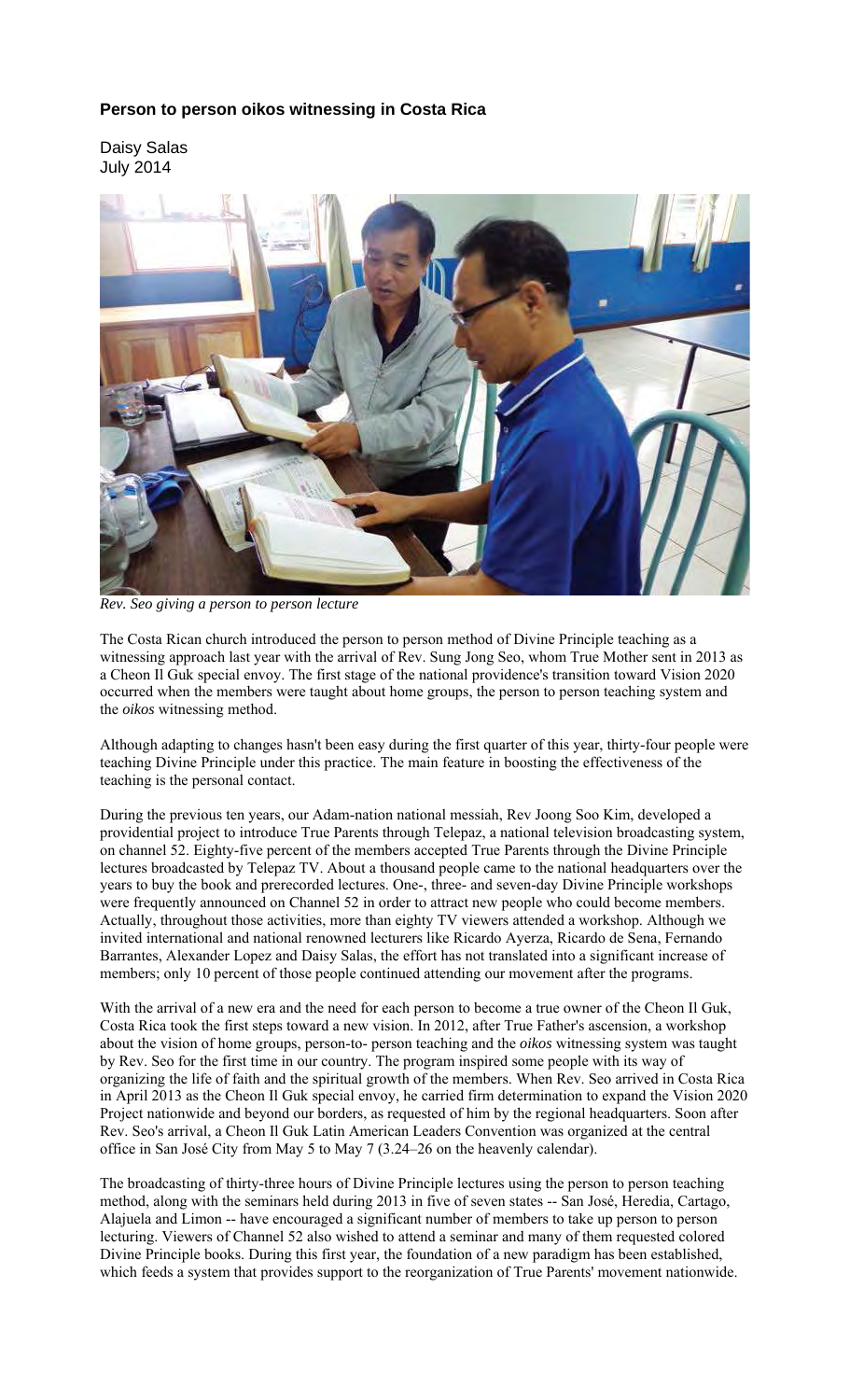

*Daisy Salas giving a person to person lecture training graduate to-person lecture* 

All these initiatives were carried out with two hundred of the tri-colored version of *Exposition of Divine Principle*, acquired by members motivated to become lecturers. Soon after, many other people asked for the book. This situation placed Costa Rica on a higher level of providential development. Currently, the one-day Divine Principle workshops announced by Telepaz TV are aimed at finding and educating new candidates to become person to person lecturers. This task is done by gathering people beforehand that wish to become Divine Principle teachers or who are already experienced in teaching the Divine Principle in the region where the workshop is going to take place.



*A person-to-person lecture training graduate*

The activity for a particular region is planned with those motivated to carry it out. We design the program with the characteristics of the region in mind, preparing to monitor and care for the socially prominent guests and following the educational standard set up by Rev. Seo for the new members. The educators who are most enthusiastic about person to person teaching adapted their time and pace to the characteristics of each guest, gradually building a relationship of trust and heart.

On March 30, 2014, a workshop for person to person lecturers was attended by thirty-four people who teach Divine Principle using this system. The goal for this year is to educate at least twelve members, each one of them with the goal of teaching at least a Divine Principle workshop per month, plus twenty-one members to teach at least a Divine Principle workshop every three months and forty more members to do it every six or twelve months.

Our main nationwide activities are focused on the person to person witnessing, home groups and *oikos*  activities. The headquarters facilities were remodeled to create an adequate space for the person to person Divine Principle lectures. There

are four rooms specially arranged by Korean, Japanese, Brazilian and local members; however, the central building is used almost entirely to lecture on weekends.

After a short time, we could already enjoy positive results at the national level produced using this system to organize our church development activities. Results have already appeared in the national providence, through the multiplication of home groups for the Victory of Vision 2020 using socially prominent people as lecturers. We have experienced an expansion of membership.